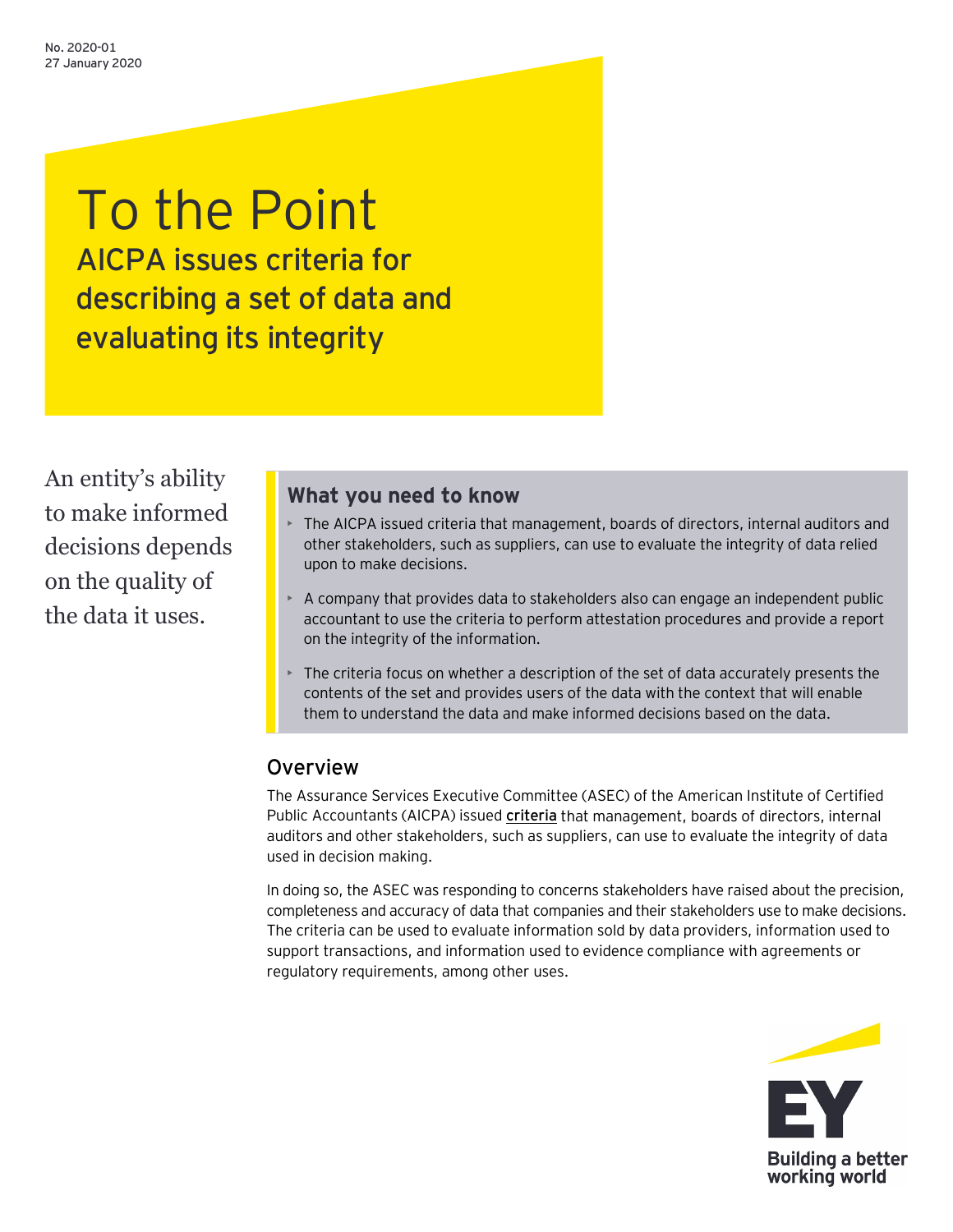The criteria are intended to enhance users' understanding of the data they receive and increase their confidence in decisions they make based on that data.

Companies that provide data to stakeholders can also engage an independent public accountant to use the criteria to evaluate their data and their descriptions of the data to enhance a user's confidence in the information. That is, an independent public accountant can use the criteria in an attestation engagement to issue either:

- An opinion or conclusion about whether management's description presents the set of data in accordance with the criteria
- An agreed-upon procedures report to assist users in assessing whether management's description presents the set of data in accordance with the criteria

The criteria focus on the description of the set of data and whether it accurately presents the contents of the set and whether it provides users of the data with the context that will enable them to understand the data and make informed decisions based on the data.

## Key considerations

The AICPA established the following criteria for a description of data:

- The description includes the purpose of the data.
- The description is complete and accurate, and includes the following:
	- The population of events or instances included in the data
	- The nature of each element (field) of the data (i.e., the event or instance to which the data element relates)
	- The sources of the data
	- The units of measurement of data elements
	- The accuracy, correctness or precision of measurement
	- The uncertainty or confidence interval inherent in each data element and in the population of those elements
	- The time periods over which the data was measured or the period of time during which the events to which the data relate occurred
	- The factors in addition to date or period of time that were used to determine whether to include or exclude items
- The description identifies any other information that is necessary to understand each data element and the population (e.g., in a set of data about crude oil inventories, the description refers to the American Petroleum Institute's gravity definitions of each grade held).

The AICPA also issued implementation guidance that provides factors for entities and independent accountants to consider regarding the nature and extent of what should be included in the description for each of the criterion.